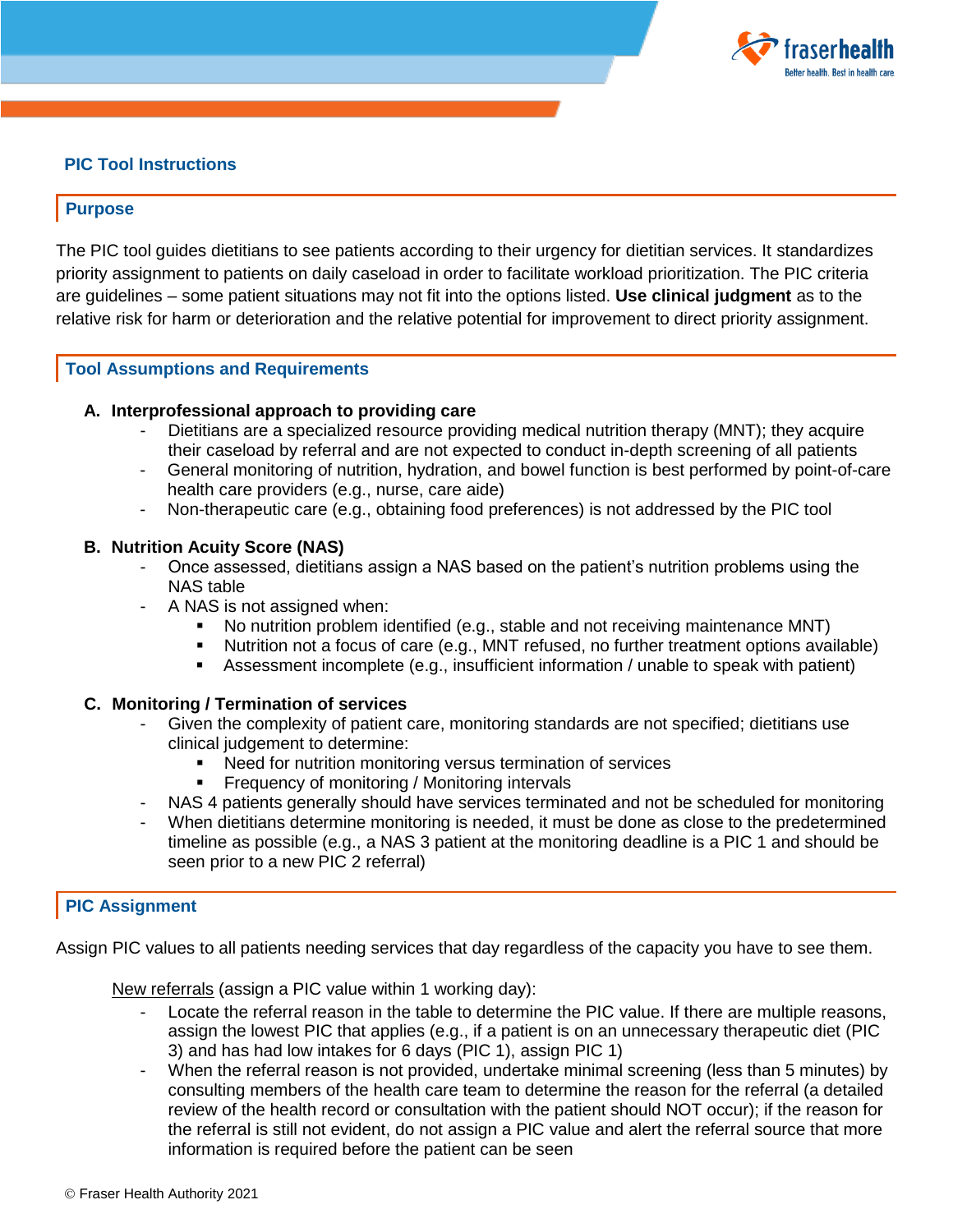- If the referral is related to unskilled tasks (e.g., food preferences) do not assign a PIC value

Patients on caseload:

- Use the monitoring deadline to determine the PIC value
- When a date range is provided, the monitoring deadline is the last day of the range

#### **See Patients According to Their PIC Value**

- The goal is to see PIC 1s that day; if this target is missed, they remain PIC 1s until seen
- For PIC 1 monitoring, use the NAS to determine priorities (e.g., NAS 1s are generally seen before NAS 2s who are generally seen before NAS 3s)
- PIC 2, 3, 4 referrals related to intakes or malnutrition automatically become PIC 1 referrals as time passes as they deteriorate over time (e.g., 3 days without eating well becomes 4 days); some PIC 2, 3, or 4 referrals will not become PIC 1s over time and remain unseen until all PIC 1 monitoring and referrals are completed

# **Definitions**

**Daily Caseload:** Patients that should be seen that day; compiled from referrals requiring MNT, patients requiring monitoring and referrals that need a PIC value assigned.

**Termination of Services:** Dietitians may terminate services for a variety of reasons including:

- Accepted nutrition plan is in place (e.g., education completed, NAS 4 patients)
- Goals are achieved
- Goal of care has changed
- There are no further treatment options
- Patient refuses services

#### **Copyright Disclaimer**

The Fraser Health Authority (FHA) authorizes the use and reproduction and/or modification of this publication for purposes other than commercial redistribution. In consideration for this authorization, the user agrees that any unmodified reproduction of this publication shall retain all copyright and proprietary notices. If the user modifies the content of this publication, all FHA copyright notices shall be removed, however FHA shall be acknowledged as the author of the source publication. Reproduction or storage of this publication in any form by any means for the purpose of commercial redistribution is strictly prohibited.

#### **Disclaimer of Liability**

The information contained in this publication was prepared for use by employees of, and in facilities that are owned and operated by, the Fraser Health Authority (FHA). While care has been taken to ensure the accuracy of the information as of the date of publication, FHA makes no warranty, express or implied, as to accuracy, completeness or currency. New knowledge, new technologies, clinical and research data, and clinical experiences may provide sound reasons for adopting alternative clinical practices. The ultimate judgment regarding the propriety of any specific clinical practice must be made by the health professional in light of the circumstances presented by the patient.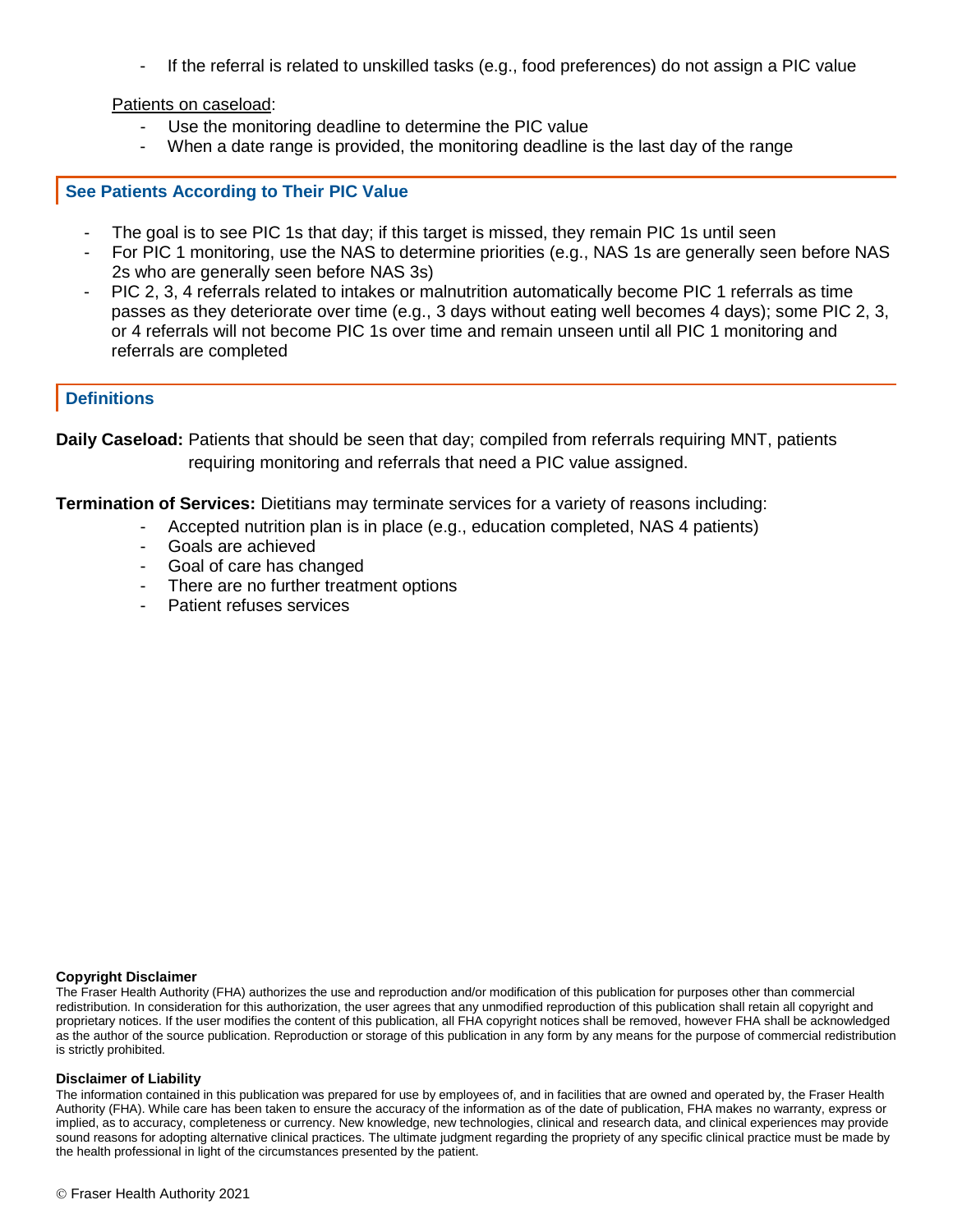

| <b>Priority Intervention Criteria Tool (PIC)</b>                                                                                                                                                                                                                                                                                                                                                                                                                                                                                                                           |                                                                                     |                                                       |                                                             |
|----------------------------------------------------------------------------------------------------------------------------------------------------------------------------------------------------------------------------------------------------------------------------------------------------------------------------------------------------------------------------------------------------------------------------------------------------------------------------------------------------------------------------------------------------------------------------|-------------------------------------------------------------------------------------|-------------------------------------------------------|-------------------------------------------------------------|
|                                                                                                                                                                                                                                                                                                                                                                                                                                                                                                                                                                            | <b>Acute Care – Adult</b>                                                           |                                                       |                                                             |
| PURPOSE: To triage patients for dietitian services according to their degree of urgency for MNT as a risk management strategy.<br>INSTRUCTIONS: Assign a PIC score to new referrals and patients coming due for monitoring. Patients are seen according to their PIC score -<br>PIC 1 patients within 1 working day; PIC 2 patients next, then PIC 3, etc.<br>NOTE: Some PIC 2, 3, 4 referrals may remain unseen.<br>Some patients may not fit into options listed; use clinical judgment as to the relative risk for harm / deterioration & potential for<br>improvement. |                                                                                     |                                                       |                                                             |
| PIC <sub>1</sub>                                                                                                                                                                                                                                                                                                                                                                                                                                                                                                                                                           | PIC <sub>2</sub>                                                                    | PIC <sub>3</sub>                                      | PIC <sub>4</sub>                                            |
| <b>High urgency for MNT</b>                                                                                                                                                                                                                                                                                                                                                                                                                                                                                                                                                | <b>Moderate urgency for MNT</b>                                                     | Low urgency for MNT                                   | No urgency for MNT                                          |
|                                                                                                                                                                                                                                                                                                                                                                                                                                                                                                                                                                            | <b>MONITORING</b>                                                                   |                                                       |                                                             |
| NAS 1/2/3 patients at<br>monitoring deadline*                                                                                                                                                                                                                                                                                                                                                                                                                                                                                                                              | NAS 1/2/3 patients<br>approaching monitoring deadline                               |                                                       |                                                             |
|                                                                                                                                                                                                                                                                                                                                                                                                                                                                                                                                                                            | <b>REFERRALS - CLINICAL</b>                                                         |                                                       |                                                             |
| Suspect malnutrition                                                                                                                                                                                                                                                                                                                                                                                                                                                                                                                                                       |                                                                                     |                                                       |                                                             |
| Suspect malabsorption                                                                                                                                                                                                                                                                                                                                                                                                                                                                                                                                                      |                                                                                     |                                                       |                                                             |
| Swallowing assessment to initiate<br>diet <sup>t</sup>                                                                                                                                                                                                                                                                                                                                                                                                                                                                                                                     | Swallowing assessment to adjust<br>diet <sup>t</sup>                                |                                                       |                                                             |
|                                                                                                                                                                                                                                                                                                                                                                                                                                                                                                                                                                            | <b>REFERRALS - INTAKE / ASSESS DIET</b>                                             |                                                       |                                                             |
| New EN / PN                                                                                                                                                                                                                                                                                                                                                                                                                                                                                                                                                                |                                                                                     |                                                       |                                                             |
| EN / PN intolerance                                                                                                                                                                                                                                                                                                                                                                                                                                                                                                                                                        |                                                                                     |                                                       |                                                             |
| EN schedule change to<br>accommodate drug bioavailability<br>/ kinetics                                                                                                                                                                                                                                                                                                                                                                                                                                                                                                    | EN / PN schedule / system<br>change unrelated to drug<br>bioavailability / kinetics |                                                       |                                                             |
| NPO for 4 days or more, or                                                                                                                                                                                                                                                                                                                                                                                                                                                                                                                                                 | NPO for 2-3 days, or                                                                | NPO for 1 day, or                                     |                                                             |
| Low intake (less than 50%) for<br>5 days or more, or                                                                                                                                                                                                                                                                                                                                                                                                                                                                                                                       | Low intake (less than 50%) for<br>3-4 days, or                                      | Low intake (less than 50%) for<br>1-2 days, or        |                                                             |
| Suboptimal intake (50-75%) for<br>10 days or more                                                                                                                                                                                                                                                                                                                                                                                                                                                                                                                          | Suboptimal intake (50-75%) for<br>7-9 days                                          | Suboptimal intake (50-75%) for<br>4-6 days            | Suboptimal intake (50-75%) for<br>3 days or less            |
|                                                                                                                                                                                                                                                                                                                                                                                                                                                                                                                                                                            | Inadequate micronutrient intake<br>that may cause harm, but not<br>acutely          |                                                       |                                                             |
| Inappropriate nutrition that may<br>cause acute harm                                                                                                                                                                                                                                                                                                                                                                                                                                                                                                                       | Inappropriate nutrition that may<br>cause harm, but not acutely                     | Unnecessary therapeutic diet                          |                                                             |
|                                                                                                                                                                                                                                                                                                                                                                                                                                                                                                                                                                            | Excessive / Inadequate fluid<br>intake                                              |                                                       |                                                             |
| <b>REFERRALS - NUTRITION EDUCATION</b>                                                                                                                                                                                                                                                                                                                                                                                                                                                                                                                                     |                                                                                     |                                                       |                                                             |
| Education required to prevent<br>acute harm                                                                                                                                                                                                                                                                                                                                                                                                                                                                                                                                |                                                                                     |                                                       |                                                             |
| Education required for discharge<br>today                                                                                                                                                                                                                                                                                                                                                                                                                                                                                                                                  | Education required for discharge<br>tomorrow                                        | Education required for discharge<br>in 2 or more days | Education best provided in clinic<br>or outpatient settings |
| <b>PIC 0:</b><br>Nutrition intervention is inappropriate at this time<br>٠<br>Unable to be seen due to extrinsic factors (e.g., medical intervention, not present, behavioural instability)<br>٠                                                                                                                                                                                                                                                                                                                                                                           |                                                                                     |                                                       |                                                             |
| <b>PIC None:</b><br>Services not related to MNT (e.g., food preferences)<br>٠<br>Reason for referral not clear despite screening                                                                                                                                                                                                                                                                                                                                                                                                                                           |                                                                                     |                                                       |                                                             |
| * Unless new clinical information indicates that monitoring deadline can be delayed.                                                                                                                                                                                                                                                                                                                                                                                                                                                                                       |                                                                                     |                                                       |                                                             |
|                                                                                                                                                                                                                                                                                                                                                                                                                                                                                                                                                                            |                                                                                     |                                                       |                                                             |

Version date: July 16 2020

†**Note**: only applicable when standard practice is for RDs to conduct formal swallow assessments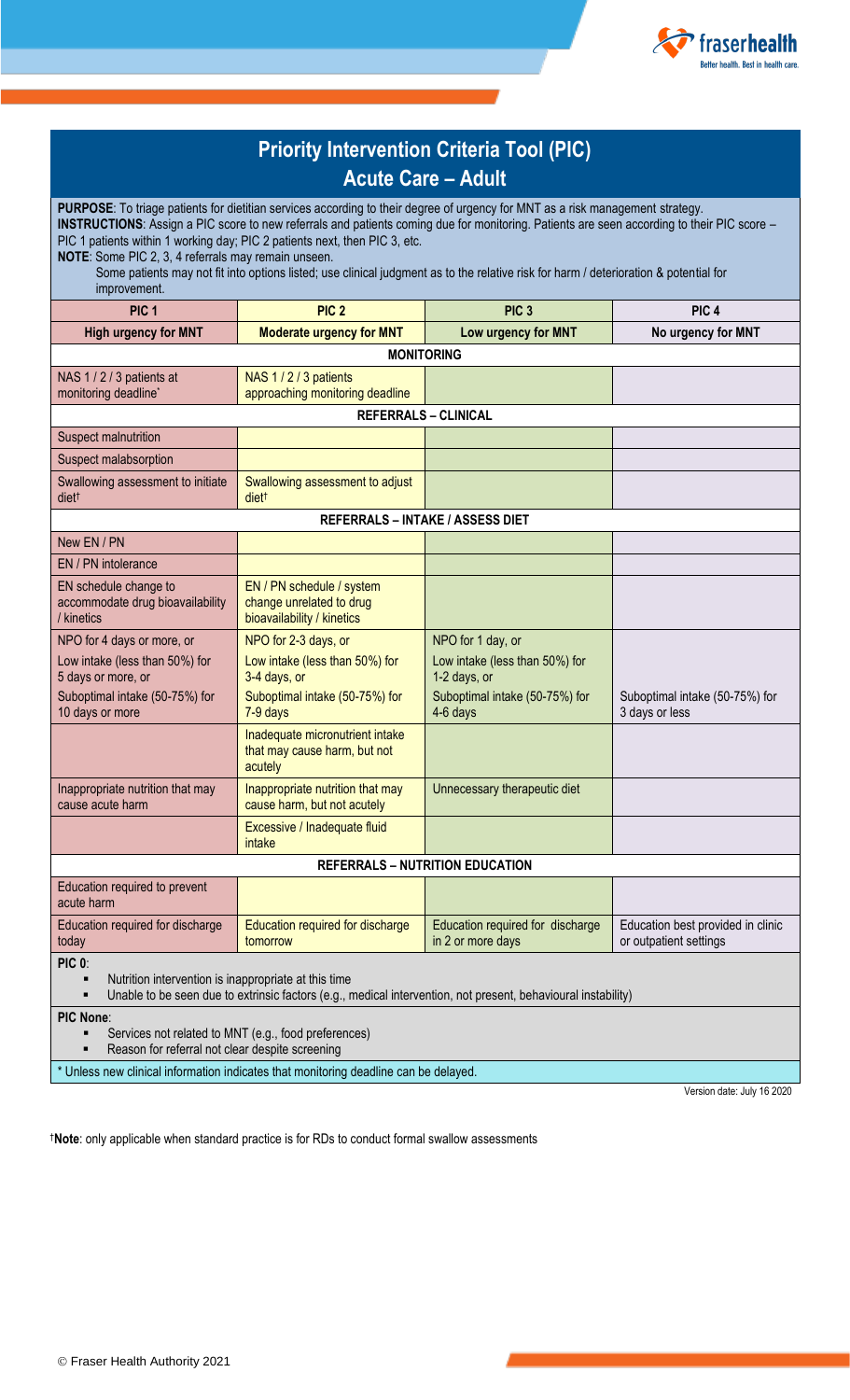#### **PIC Operational Definitions and/or Examples | Acute Care – Adult** (refer to white box under each PIC item)

| PIC <sub>1</sub>                                                                                                                                                                                                                                                                                                                                                                                 | PIC <sub>2</sub>                                                                                                                                                                       | PIC <sub>3</sub>                                                                                                                               | PIC <sub>4</sub>                                                                                               |
|--------------------------------------------------------------------------------------------------------------------------------------------------------------------------------------------------------------------------------------------------------------------------------------------------------------------------------------------------------------------------------------------------|----------------------------------------------------------------------------------------------------------------------------------------------------------------------------------------|------------------------------------------------------------------------------------------------------------------------------------------------|----------------------------------------------------------------------------------------------------------------|
| <b>High urgency for MNT</b>                                                                                                                                                                                                                                                                                                                                                                      | <b>Moderate urgency for MNT</b>                                                                                                                                                        | Low urgency for MNT                                                                                                                            | No urgency for MNT                                                                                             |
| To be seen first to avoid the onset<br>or deterioration of a condition, or<br>to address a situation identified in<br>the column                                                                                                                                                                                                                                                                 | To be seen after PIC 1s to avoid<br>the onset or deterioration of a<br>condition, or to address a<br>situation identified in the column                                                | To be seen after PIC 1s and 2s to<br>avoid the onset or deterioration of<br>a condition, or to address a<br>situation identified in the column | May require maintenance MNT,<br>but can be monitored by point-of-<br>care team member rather than<br>dietitian |
|                                                                                                                                                                                                                                                                                                                                                                                                  |                                                                                                                                                                                        | <b>MONITORING</b>                                                                                                                              |                                                                                                                |
| NAS 1/2/3 patients at<br>monitoring deadline                                                                                                                                                                                                                                                                                                                                                     | NAS 1/2/3 patients<br>approaching monitoring deadline                                                                                                                                  |                                                                                                                                                |                                                                                                                |
| The last day the patient can be<br>seen before becoming overdue<br>for planned monitoring<br>Note: PIC 1s not seen remain<br>PIC 1s until seen                                                                                                                                                                                                                                                   | Within the monitoring plan dates,<br>but will not be overdue if not seen<br>(i.e., not at the last day of the<br>monitoring deadline range)                                            |                                                                                                                                                |                                                                                                                |
|                                                                                                                                                                                                                                                                                                                                                                                                  |                                                                                                                                                                                        | <b>REFERRALS - CLINICAL</b>                                                                                                                    |                                                                                                                |
| Suspect malnutrition                                                                                                                                                                                                                                                                                                                                                                             |                                                                                                                                                                                        |                                                                                                                                                |                                                                                                                |
| Based on anthropometric data,<br>visual examination, report of<br>involuntary weight loss, being at<br>malnutrition risk according to a<br>validated screening tool (e.g., two<br>'YES' answers using CNST; or a<br>score of 2 or more using MST)<br>Note: requires RD assessment to<br>determine whether malnutrition<br>actually present, and the severity<br>of malnutrition if it is present |                                                                                                                                                                                        |                                                                                                                                                |                                                                                                                |
| Suspect malabsorption                                                                                                                                                                                                                                                                                                                                                                            |                                                                                                                                                                                        |                                                                                                                                                |                                                                                                                |
| For example: high output<br>ileostomy / fistula                                                                                                                                                                                                                                                                                                                                                  |                                                                                                                                                                                        |                                                                                                                                                |                                                                                                                |
| Swallowing assessment to initiate<br>diet                                                                                                                                                                                                                                                                                                                                                        | Swallowing assessment to adjust<br>diet                                                                                                                                                |                                                                                                                                                |                                                                                                                |
| NPO or cannot safely tolerate<br>current diet                                                                                                                                                                                                                                                                                                                                                    | Tolerating current diet but<br>potentially ready for upgrade                                                                                                                           |                                                                                                                                                |                                                                                                                |
|                                                                                                                                                                                                                                                                                                                                                                                                  |                                                                                                                                                                                        | <b>REFERRALS - INTAKE / ASSESS DIET</b>                                                                                                        |                                                                                                                |
| New EN / PN                                                                                                                                                                                                                                                                                                                                                                                      |                                                                                                                                                                                        |                                                                                                                                                |                                                                                                                |
| EN / PN considered "new" until at<br>goal rate / volume                                                                                                                                                                                                                                                                                                                                          |                                                                                                                                                                                        |                                                                                                                                                |                                                                                                                |
| EN / PN intolerance                                                                                                                                                                                                                                                                                                                                                                              |                                                                                                                                                                                        |                                                                                                                                                |                                                                                                                |
| For example: nausea, vomiting,<br>diarrhea, abdominal pain /<br>cramping, bloating, aspiration,<br>allergic reaction                                                                                                                                                                                                                                                                             |                                                                                                                                                                                        |                                                                                                                                                |                                                                                                                |
| EN schedule change to<br>accommodate drug bioavailability<br>/ kinetics                                                                                                                                                                                                                                                                                                                          | EN / PN schedule / system<br>change unrelated to drug<br>bioavailability / kinetics                                                                                                    |                                                                                                                                                |                                                                                                                |
| For example: patient switching<br>from IV to on oral Dilantin                                                                                                                                                                                                                                                                                                                                    | For example: change from<br>continuous to intermittent<br>schedule or closed to open<br>system                                                                                         |                                                                                                                                                |                                                                                                                |
| NPO for 4 days or more, or                                                                                                                                                                                                                                                                                                                                                                       | NPO for 2-3 days, or                                                                                                                                                                   | NPO for 1 day, or                                                                                                                              |                                                                                                                |
| Low intake (less than 50%) for<br>5 days or more, or                                                                                                                                                                                                                                                                                                                                             | Low intake (less than 50%) for<br>3-4 days, or                                                                                                                                         | Low intake (less than 50%) for<br>1-2 days, or                                                                                                 |                                                                                                                |
| Suboptimal intake (50-75%) for<br>10 days or more                                                                                                                                                                                                                                                                                                                                                | Suboptimal intake (50-75%) for<br>7-9 days                                                                                                                                             | Suboptimal intake (50-75%) for<br>4-6 days                                                                                                     | Suboptimal intake (50-75%) for<br>3 days or less                                                               |
| (definition not needed)<br>Note: percent intakes are in relation to estimated nutrition needs                                                                                                                                                                                                                                                                                                    |                                                                                                                                                                                        |                                                                                                                                                |                                                                                                                |
|                                                                                                                                                                                                                                                                                                                                                                                                  | Inadequate micronutrient intake<br>that may cause harm, but not<br>acutely                                                                                                             |                                                                                                                                                |                                                                                                                |
|                                                                                                                                                                                                                                                                                                                                                                                                  | For example: increased thiamin<br>needs with high dose Lasix;<br>increased calcium / vitamin D<br>needs with long-term prednisone;<br>increased B12 needs with long-<br>term metformin |                                                                                                                                                |                                                                                                                |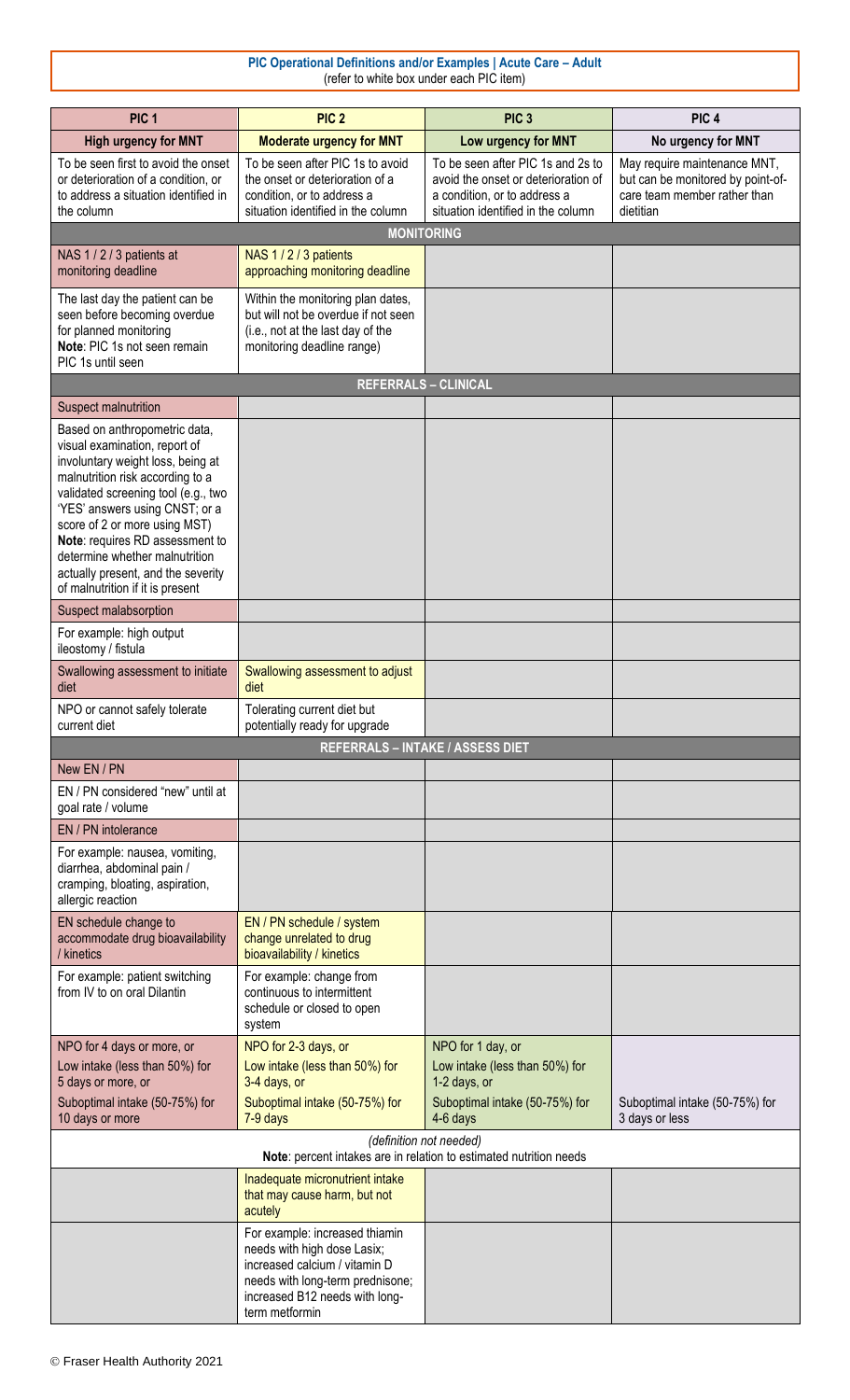| Inappropriate nutrition that may<br>cause acute harm                                                                                                                                                                                                                                                                                                                                                                            | Inappropriate nutrition that may<br>cause harm, but not acutely                                                                                                                                                                                                                                                                                                                                      | Unnecessary therapeutic diet                                  |                                                                            |
|---------------------------------------------------------------------------------------------------------------------------------------------------------------------------------------------------------------------------------------------------------------------------------------------------------------------------------------------------------------------------------------------------------------------------------|------------------------------------------------------------------------------------------------------------------------------------------------------------------------------------------------------------------------------------------------------------------------------------------------------------------------------------------------------------------------------------------------------|---------------------------------------------------------------|----------------------------------------------------------------------------|
| For example: has dysphagia and<br>not on a therapeutic diet;<br>introducing nutrition support too<br>quickly in presence of refeeding<br>syndrome risk; end stage liver<br>disease at risk for hypoglycemia if<br>they don't have a bedtime snack;<br>altered nutrition-related lab values<br>that require urgent initiation,<br>discontinuation or change of MNT<br>(e.g., refeeding syndrome, AKI<br>with elevated potassium) | For example: restrictive<br>therapeutic diets that require<br>customization (e.g., dysphagia /<br>renal); tissue weight changes<br>while on EN / PN; altered<br>nutrition-related lab values that<br>require non-urgent initiation,<br>discontinuation or change of MNT<br>(e.g., repeated hypoglycemic<br>events, hyperphosphatemia with<br>renal failure without the presence<br>of calciphylaxis) | For example: on a diabetic diet<br>without diabetes           |                                                                            |
|                                                                                                                                                                                                                                                                                                                                                                                                                                 | Excessive / Inadequate fluid<br>intake                                                                                                                                                                                                                                                                                                                                                               |                                                               |                                                                            |
|                                                                                                                                                                                                                                                                                                                                                                                                                                 | (definition not needed)                                                                                                                                                                                                                                                                                                                                                                              |                                                               |                                                                            |
|                                                                                                                                                                                                                                                                                                                                                                                                                                 |                                                                                                                                                                                                                                                                                                                                                                                                      | <b>REFERRALS - NUTRITION EDUCATION</b>                        |                                                                            |
| Education required to prevent<br>acute harm                                                                                                                                                                                                                                                                                                                                                                                     |                                                                                                                                                                                                                                                                                                                                                                                                      |                                                               |                                                                            |
| For example: hyperkalemia,<br>dysphagia, short bowel<br>syndrome, celiac disease, fluid<br>restricted, ileostomy diet                                                                                                                                                                                                                                                                                                           |                                                                                                                                                                                                                                                                                                                                                                                                      |                                                               |                                                                            |
| Education required for discharge<br>today                                                                                                                                                                                                                                                                                                                                                                                       | Education required for discharge<br>tomorrow                                                                                                                                                                                                                                                                                                                                                         | Education required for discharge<br>in 2 or more days         | Education best provided in clinic<br>or outpatient settings                |
| Nutrition education necessary<br>and ready for discharge                                                                                                                                                                                                                                                                                                                                                                        | Nutrition education necessary and<br>ready for discharge tomorrow                                                                                                                                                                                                                                                                                                                                    | Nutrition education necessary,<br>but not ready for discharge | For example: hyperlipidemia<br>hyperphosphatemia, chronic<br>hyperglycemia |

Version date: July 16 2020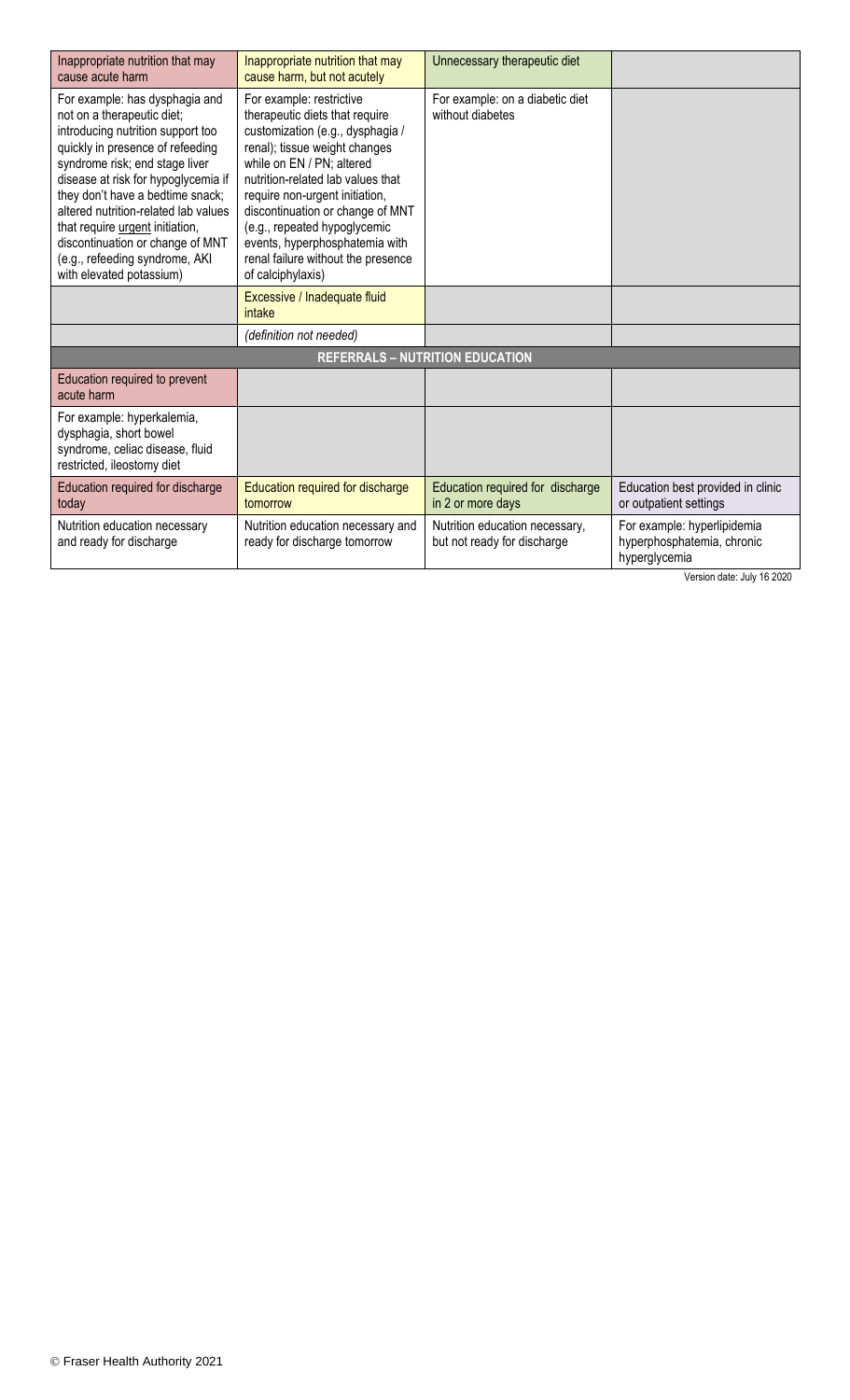

# **Nutrition Acuity Score (NAS) Acute Care – Adult**

**PURPOSE**: To describe patients according to their need for initiation of or change to MNT to avoid the deterioration or onset of nutrition problems (i.e., nutrition acuity).

**INSTRUCTIONS**: Based on nutrition problem(s) identified during the assessment, assign a NAS value. If there are multiple problems located in different columns, the column closer to the left determines the NAS. If no nutrition problem exists, do not assign a NAS. **NOTE**: Some situations may not fit options listed; use clinical judgment as to relative risk for harm / deterioration & potential for improvement.

| <b>NAS1</b>                                                                                                                                | <b>NAS2</b>                                                                                                                 | <b>NAS3</b>                                                                                                                 | NAS <sub>4</sub>                                                           |
|--------------------------------------------------------------------------------------------------------------------------------------------|-----------------------------------------------------------------------------------------------------------------------------|-----------------------------------------------------------------------------------------------------------------------------|----------------------------------------------------------------------------|
| <b>Highest need for MNT</b>                                                                                                                | <b>Moderate need for MNT</b>                                                                                                | <b>Lowest need for MNT</b>                                                                                                  | <b>Maintenance MNT</b>                                                     |
|                                                                                                                                            | <b>CLINICAL</b>                                                                                                             |                                                                                                                             |                                                                            |
| Severely malnourished<br>(SGA C)                                                                                                           | Mildly/Moderately malnourished<br>(SGA B)                                                                                   |                                                                                                                             |                                                                            |
| Malnourished on MNT - no clinical<br>improvement                                                                                           | Malnourished on MNT - improved<br>intakes and weight stable                                                                 | Malnourished on MNT - improved<br>intakes and weight gain                                                                   | Malnourished with / without<br>MNT, but no further RD<br>services          |
| Involuntary severe / significant<br>weight loss:<br>-5% or more in 1 month, or<br>-10% or more in 6 months <sup>1</sup>                    |                                                                                                                             | Involuntary weight loss:<br>-less than 5% in 1 month, or<br>-less than 10% in 6 months <sup>1</sup>                         |                                                                            |
|                                                                                                                                            |                                                                                                                             | Involuntary weight gain on EN / PN                                                                                          |                                                                            |
| Swallowing difficulty prohibiting<br>oral intake                                                                                           | Swallowing difficulty impairing oral<br>intake                                                                              |                                                                                                                             |                                                                            |
|                                                                                                                                            | Biting / Chewing difficulty impairing<br>oral intake                                                                        |                                                                                                                             |                                                                            |
| Altered GI function resulting in<br>malabsorption and/or electrolyte<br>abnormalities                                                      | Altered GI function affecting oral<br>intake                                                                                |                                                                                                                             |                                                                            |
| Altered nutrition related lab values<br>requiring urgent MNT                                                                               | Altered nutrition related lab values<br>requiring non-urgent MNT                                                            |                                                                                                                             |                                                                            |
| Food-medication interaction that<br>has immediate negative impact on<br>drug bioavailability / kinetics                                    |                                                                                                                             | Food-medication interaction<br>increasing micronutrient needs                                                               |                                                                            |
|                                                                                                                                            | <b>INTAKE</b>                                                                                                               |                                                                                                                             |                                                                            |
| Inadequate oral intake or<br>inadequate EN / PN infusion:<br>-less than 50% for 5 days or more <sup>2</sup><br>-50-75% for 10 days or more | Inadequate oral intake or<br>inadequate EN / PN infusion:<br>-less than 50% for 4 days <sup>2</sup><br>-50-75% for 7-9 days | Inadequate oral intake or<br>inadequate EN / PN infusion:<br>-less than 50% for 3 days <sup>2</sup><br>-50-75% for 4-6 days |                                                                            |
| Oral diet / EN / PN composition or<br>administration inconsistent with<br>needs that may cause acute harm                                  | Oral diet / EN / PN composition or<br>administration inconsistent with<br>needs that may cause harm, but<br>not acutely     | Oral diet / EN / PN composition or<br>administration inconsistent with<br>needs unlikely to cause harm                      |                                                                            |
| Excessive EN / PN infusion                                                                                                                 |                                                                                                                             |                                                                                                                             |                                                                            |
|                                                                                                                                            |                                                                                                                             | Meeting 75% or more of estimated<br>nutrition needs from PN                                                                 | Meeting 75% or more of<br>estimated nutrition needs from<br>oral diet / EN |
|                                                                                                                                            | Inadequate carbohydrate intake<br>increasing risk for hypoglycemia                                                          |                                                                                                                             |                                                                            |
|                                                                                                                                            | Excessive fluid intake in presence<br>of organ failure                                                                      | Excessive fluid intake without the<br>presence of organ failure                                                             |                                                                            |
| Inadequate fluid intake                                                                                                                    |                                                                                                                             |                                                                                                                             |                                                                            |
| Inadequate vitamin intake that may<br>cause irreversible harm                                                                              | Inadequate vitamin / mineral intake<br>with physical signs / symptoms of<br>deficiency or low serum value                   | Inadequate vitamin / mineral intake<br>without physical signs / symptoms<br>of deficiency or low serum value                |                                                                            |
| BEHAVIOURAL-ENVIRONMENTAL                                                                                                                  |                                                                                                                             |                                                                                                                             |                                                                            |
| Food & nutrition related knowledge<br>deficit - Education required to<br>prevent acute harm                                                | Food & nutrition related knowledge<br>deficit - Education required to<br>prevent non-acute harm                             |                                                                                                                             |                                                                            |
| <b>NAS 0:</b>                                                                                                                              |                                                                                                                             |                                                                                                                             |                                                                            |

No nutrition problem identified (e.g., stable and not receiving maintenance MNT)

Nutrition is no longer the focus of care (e.g., terminal/imminent death, MNT refused, no further treatment options available)

Assessment incomplete (e.g., insufficient information / unable to speak with patient)

Version date: July 15 2021

 $\overline{\phantom{a}}$ 

<sup>1</sup> White JV, Guenter P, et al. Consensus Statement: AND and ASPEN: Characteristics Recommended for the Identification and Documentation of Adult Malnutrition (Under-nutrition). JPEN. 2012; 36:275-283 <sup>2</sup> National Collaborating Centre for Acute Care, February 2006. Nutrition support for adults oral nutrition support, enteral tube feeding and parenteral nutrition. National Collaborating Centre for Acute Care, London. Retrieved February 22, 2016 from https://www.nice.org.uk/guidance/cg32/evidence/full-guideline-194889853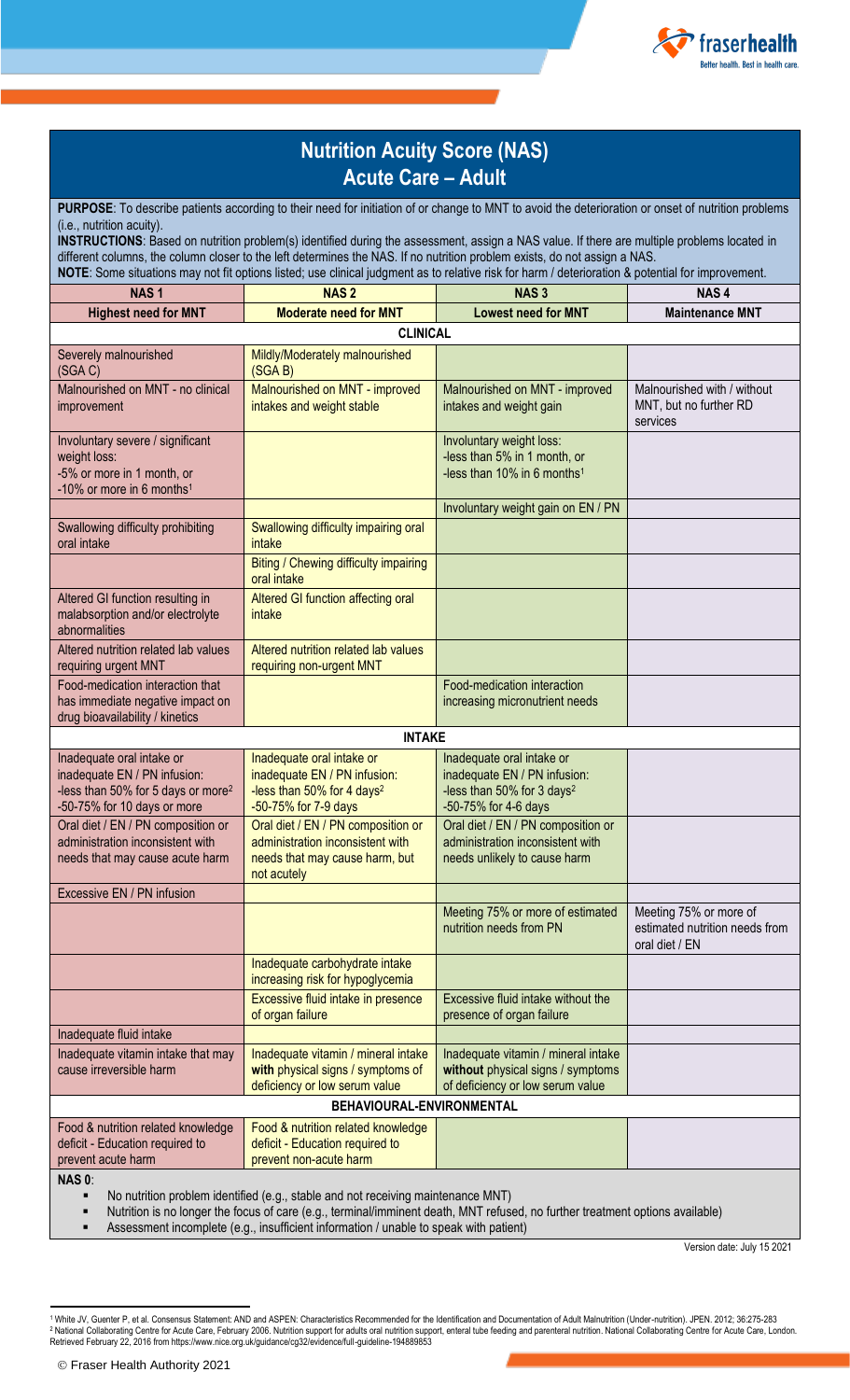## **NAS Operational Definitions and/or Examples | Acute Care – Adult** (refer to white box under each NAS item)

| <b>NAS1</b>                                                                                                                                                                                                                                                | <b>NAS2</b>                                                                                                                                                                                           | NAS <sub>3</sub>                                                                                                                                                                                                                                                                                                                 | NAS <sub>4</sub>                                                                                                                                                                                                                                                       |
|------------------------------------------------------------------------------------------------------------------------------------------------------------------------------------------------------------------------------------------------------------|-------------------------------------------------------------------------------------------------------------------------------------------------------------------------------------------------------|----------------------------------------------------------------------------------------------------------------------------------------------------------------------------------------------------------------------------------------------------------------------------------------------------------------------------------|------------------------------------------------------------------------------------------------------------------------------------------------------------------------------------------------------------------------------------------------------------------------|
| <b>Highest need for MNT</b>                                                                                                                                                                                                                                | <b>Moderate need for MNT</b>                                                                                                                                                                          | <b>Lowest need for MNT</b>                                                                                                                                                                                                                                                                                                       | <b>Maintenance MNT</b>                                                                                                                                                                                                                                                 |
| Highest need for initiation of or<br>change to MNT to avoid the<br>deterioration or onset of a nutrition<br>problem identified in the column                                                                                                               | Moderate need for initiation of or<br>change to MNT to avoid the<br>deterioration or onset of a nutrition<br>problem identified in the column                                                         | Lowest need for initiation of or<br>change to MNT to avoid the<br>deterioration or onset of a nutrition<br>problem identified in the column<br>Note: RDs need to follow-up when<br>monitoring planned (as per college<br>regulations); NAS 3s may require<br>one final review prior to becoming<br>NAS 4 and services terminated | Dietitian services no longer<br>required (e.g., stable on MNT,<br>or MNT no longer needed /<br>wanted)<br>Note: new patients (i.e., never<br>followed by a dietitian) who do<br>not have a nutrition problem<br>and do not require MNT are<br>not assigned a NAS value |
|                                                                                                                                                                                                                                                            | <b>CLINICAL</b>                                                                                                                                                                                       |                                                                                                                                                                                                                                                                                                                                  |                                                                                                                                                                                                                                                                        |
| Severely malnourished<br>(SGA C)                                                                                                                                                                                                                           | Mildly/moderately malnourished<br>(SGA B)                                                                                                                                                             |                                                                                                                                                                                                                                                                                                                                  |                                                                                                                                                                                                                                                                        |
| (definition not needed)                                                                                                                                                                                                                                    | (definition not needed)                                                                                                                                                                               |                                                                                                                                                                                                                                                                                                                                  |                                                                                                                                                                                                                                                                        |
| Malnourished on MNT - no clinical<br>improvement                                                                                                                                                                                                           | Malnourished on MNT - improved<br>intakes and weight stable                                                                                                                                           | Malnourished on MNT - improved<br>intakes and weight gain                                                                                                                                                                                                                                                                        | Malnourished with / without<br>MNT, but no further RD<br>services                                                                                                                                                                                                      |
| Malnourished and receiving some<br>form of MNT, but intakes remain<br>inadequate and no tissue weight<br>gain or continued weight loss (i.e.,<br>not enough time on MNT has<br>elapsed, or require more MNT)                                               | Malnourished and receiving some<br>form of MNT with improved intakes<br>from any source and weight stable                                                                                             | Malnourished and receiving some<br>form of MNT with tissue weight<br>gain                                                                                                                                                                                                                                                        | For example: MNT no longer<br>consistent with goals of care,<br>MNT declined, no further MNT<br>options available                                                                                                                                                      |
| Involuntary severe / significant<br>weight loss:<br>-5% or more in 1 month, or<br>-10% or more in 6 months <sup>3</sup>                                                                                                                                    |                                                                                                                                                                                                       | Involuntary weight loss:<br>-less than 5% in 1 month, or<br>-less than 10% in 6 months <sup>3</sup>                                                                                                                                                                                                                              |                                                                                                                                                                                                                                                                        |
| (definition not needed)                                                                                                                                                                                                                                    |                                                                                                                                                                                                       | (definition not needed)                                                                                                                                                                                                                                                                                                          |                                                                                                                                                                                                                                                                        |
|                                                                                                                                                                                                                                                            |                                                                                                                                                                                                       | Involuntary weight gain on EN / PN<br>Unintended non-fluid tissue weight                                                                                                                                                                                                                                                         |                                                                                                                                                                                                                                                                        |
|                                                                                                                                                                                                                                                            |                                                                                                                                                                                                       | gain trend while on EN / PN                                                                                                                                                                                                                                                                                                      |                                                                                                                                                                                                                                                                        |
| Swallowing difficulty prohibiting<br>oral intake                                                                                                                                                                                                           | Swallowing difficulty impairing oral<br>intake                                                                                                                                                        |                                                                                                                                                                                                                                                                                                                                  |                                                                                                                                                                                                                                                                        |
| For example: RD leading /<br>participating in decision-making<br>conversations about starting<br>enteral nutrition support                                                                                                                                 | (definition not needed)                                                                                                                                                                               |                                                                                                                                                                                                                                                                                                                                  |                                                                                                                                                                                                                                                                        |
|                                                                                                                                                                                                                                                            | Biting / Chewing difficulty impairing<br>oral intake                                                                                                                                                  |                                                                                                                                                                                                                                                                                                                                  |                                                                                                                                                                                                                                                                        |
|                                                                                                                                                                                                                                                            | For example: poor dentition<br>requiring diet texture downgrade                                                                                                                                       |                                                                                                                                                                                                                                                                                                                                  |                                                                                                                                                                                                                                                                        |
| Altered GI function resulting in<br>malabsorption and/or electrolyte<br>abnormalities                                                                                                                                                                      | Altered GI function affecting oral<br>intake                                                                                                                                                          |                                                                                                                                                                                                                                                                                                                                  |                                                                                                                                                                                                                                                                        |
| For example: (for malabsorption)<br>short bowel syndrome, untreated<br>celiac or Crohn's disease and not<br>receiving nutrition support; (for<br>electrolyte abnormalities) diarrhea,<br>high output ileostomy or bowel<br>obstruction with high GI losses | For example: constipation, nausea,<br>diarrhea                                                                                                                                                        |                                                                                                                                                                                                                                                                                                                                  |                                                                                                                                                                                                                                                                        |
| Altered nutrition related lab values<br>requiring urgent MNT                                                                                                                                                                                               | Altered nutrition related lab values<br>requiring non-urgent MNT                                                                                                                                      |                                                                                                                                                                                                                                                                                                                                  |                                                                                                                                                                                                                                                                        |
| For example: refeeding syndrome;<br>elevated potassium                                                                                                                                                                                                     | For example: hyperglycemic on<br>continuous EN warranting change<br>to intermittent feeds,<br>hypo/hypernatremia,<br>hyperphosphatemia with renal<br>failure without the presence of<br>calciphylaxis |                                                                                                                                                                                                                                                                                                                                  |                                                                                                                                                                                                                                                                        |
| Food-medication interaction that<br>has immediate negative impact on<br>drug bioavailability / kinetics                                                                                                                                                    |                                                                                                                                                                                                       | Food-medication interaction<br>increasing micronutrient needs                                                                                                                                                                                                                                                                    |                                                                                                                                                                                                                                                                        |
| For example, on EN and Dilantin<br>therapy changed from IV to po                                                                                                                                                                                           |                                                                                                                                                                                                       | For example: on prednisone with<br>inadequate vitamin D / calcium<br>intake; on Dilantin with inadequate<br>folic acid / vitamin D intake; on<br>metformin with inadequate vitamin<br><b>B12</b>                                                                                                                                 |                                                                                                                                                                                                                                                                        |